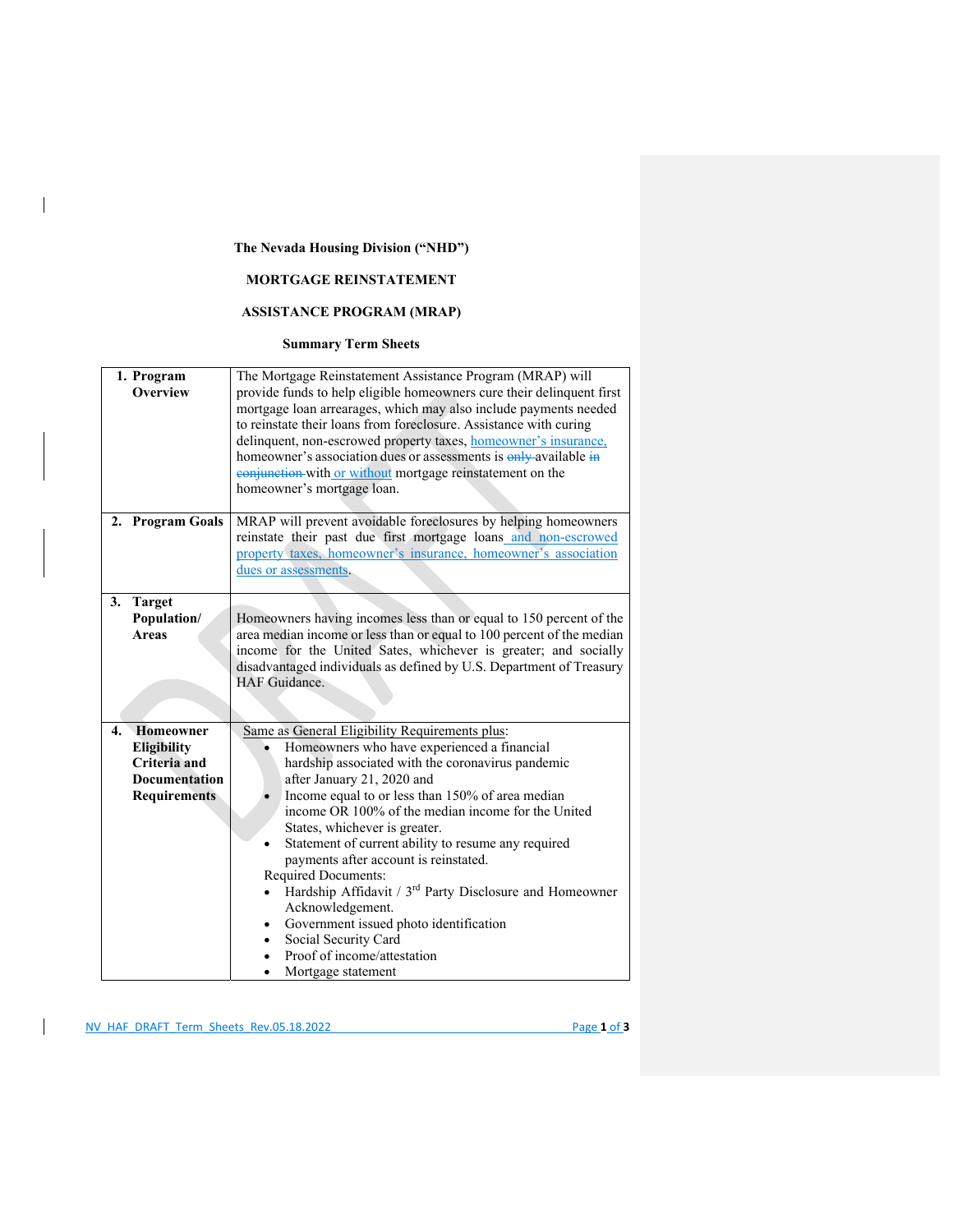|                 | HOA Statement – If applicable                                              |
|-----------------|----------------------------------------------------------------------------|
| 5. Property/    | Unpaid principal balance of which was, at the time of                      |
| Loan            | origination, not more than the conforming Current,                         |
| Eligibility     | unpaid principal balance (which includes the interest-                     |
| Criteria        | bearing unpaid principal balance and any existing non-                     |
|                 | interest bearing forbearance balance) of the first-lien                    |
|                 | mortgage loan cannot exceed the current government-                        |
|                 | sponsored enterprise (GSE) loan limit.                                     |
|                 | • The property securing the mortgage loan must not be                      |
|                 | abandoned, vacant or condemned.                                            |
|                 | Loan must be two or more payments past due as of date of                   |
|                 | application.                                                               |
|                 | • The applicant must own and occupy a single family,                       |
|                 | 1-4-unit home (an attached or detached house or a                          |
|                 | condominium unit) located in Nevada and it must be                         |
|                 | their primary residence. Mobile homes are eligible if                      |
|                 | they are permanently affixed to real property that is                      |
|                 | secured by the first lien.                                                 |
|                 | • Delinquent household related expenses such as taxes,                     |
|                 | insurance, homeowner's association dues or                                 |
|                 | assessments may be reinstated if the first mortgage                        |
|                 | loan is current, paid off or if the homeowner has a                        |
|                 | Home Equity Conversion Mortgage (HECM).                                    |
|                 | Homeowner's total monthly first-lien mortgage                              |
|                 | payment PITI (principal, interest, taxes and insurance,                    |
|                 | as applicable), and any escrowed or non-escrowed                           |
|                 | homeowner's association dues or assessments, must                          |
|                 | meet NAHAC's definition of an affordable payment.                          |
|                 | •• If the mortgage payment is determined to be<br><b>Formatted</b>         |
|                 | unaffordable, a principal reduction component                              |
|                 | may be applied, which will assist with a                                   |
|                 | principal reduction of up to an additional                                 |
|                 | $$50,000$ (above the $$50,000$ of the mortgage                             |
|                 | Formatted: Not Highlight<br>reinstatement component) to reduce the balance |
|                 | of their primary mortgage and facilitate a                                 |
|                 | reamortization (recast) that achieves an                                   |
|                 | affordable monthly mortgage payment. A                                     |
|                 | variance of $(10\%)$ ten percent above the                                 |
|                 | maximum amount may be added to either                                      |
|                 |                                                                            |
|                 | components (mortgage reinstatement or                                      |
|                 | principal reduction), and in all cases, subject to                         |
|                 | the HAF program maximum benefit cap of                                     |
|                 | $$100,000$ per household.                                                  |
| 6. Structure of | The program assistance will be structured as non-recourse, non-            |
| Assistance      | interest-bearing subordinate loan secured by a junior lien recorded        |

 $\mathbf{I}$ 

 $\overline{\phantom{a}}$